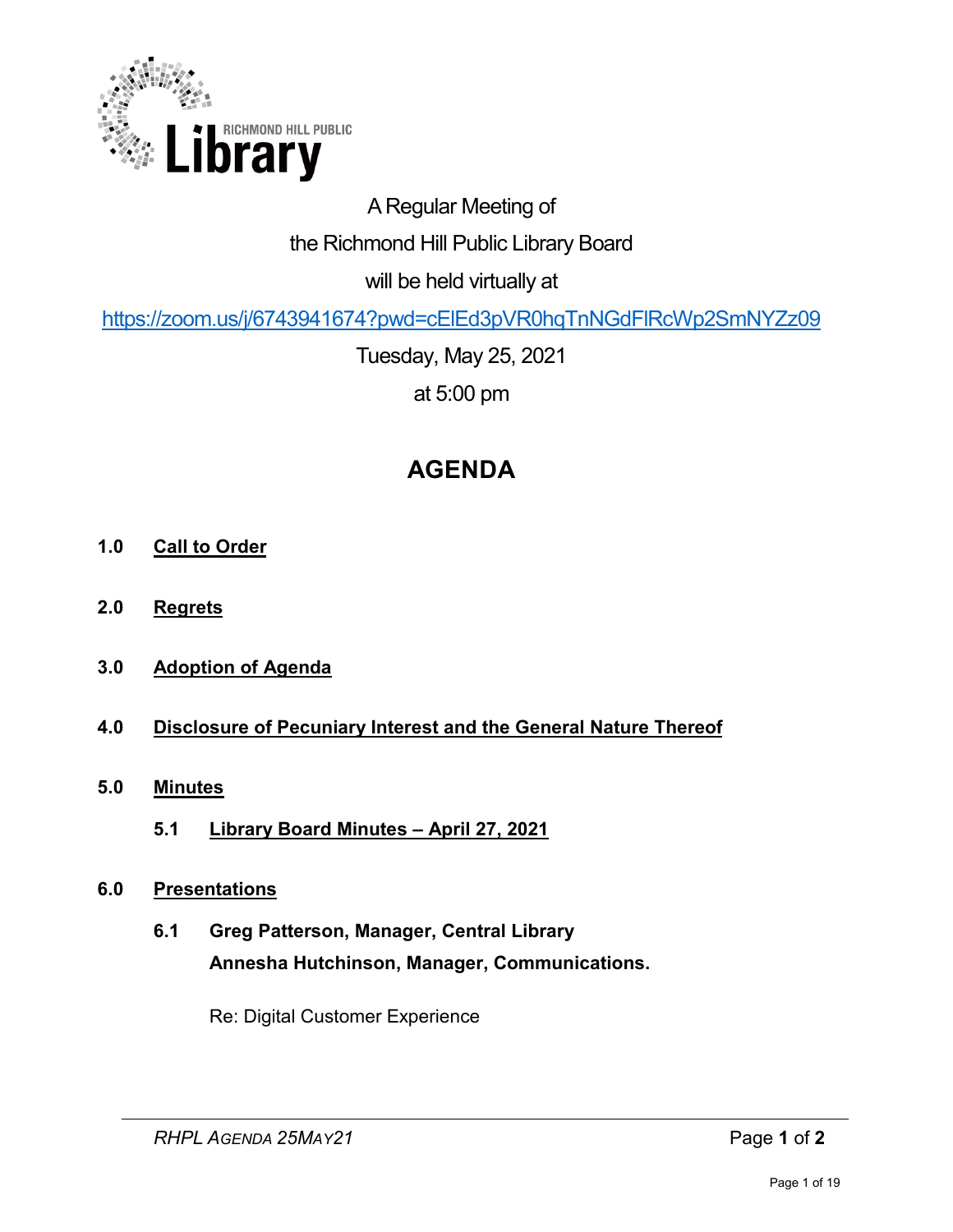**6.2 Robin Fribance, Executive Manager, Experience & Strategy, RHPL Stephen Davies, Principal Consultant and Managing Director, Transformation By Design Christopher Carter, Team Member, Transformation By Design** Re: Strategic Plan Update

### **7.0 Reports**

Accessible documents can be accessed through the [RHPL website > Your](https://www.rhpl.ca/your-library/about-us/library-board)  Library [> About Us > Library Board](https://www.rhpl.ca/your-library/about-us/library-board)

- **7.1 Media Relations Policy Report SRLIB21.14**
- **7.2 Richmond Green Library Annual Report SRLIB21.15**
- **8.0 New Business**
- **9.0 Resolution to Move Into Closed Session to consider matters relating to:**
	- **9.1 Personal matters about an identifiable individual**
- **10.0 Resolution to Reconvene in Open Session**

# **11.0 Adoption of Recommendations Arising from Closed Session (if any)**

# **12.0 Member Announcements**

# **13.0 Date of Next Meeting**

The next Meeting of the Library Board will be held on **Tuesday, June 22, 2021 at 5:00 pm** virtually zia ZOOM.

*Please advise Darren Solomon and Susan Quinn of regrets for attendance, by noon of the day of the meeting at e-mail: dsolomon@rhpl.ca and squinn@rhpl.ca*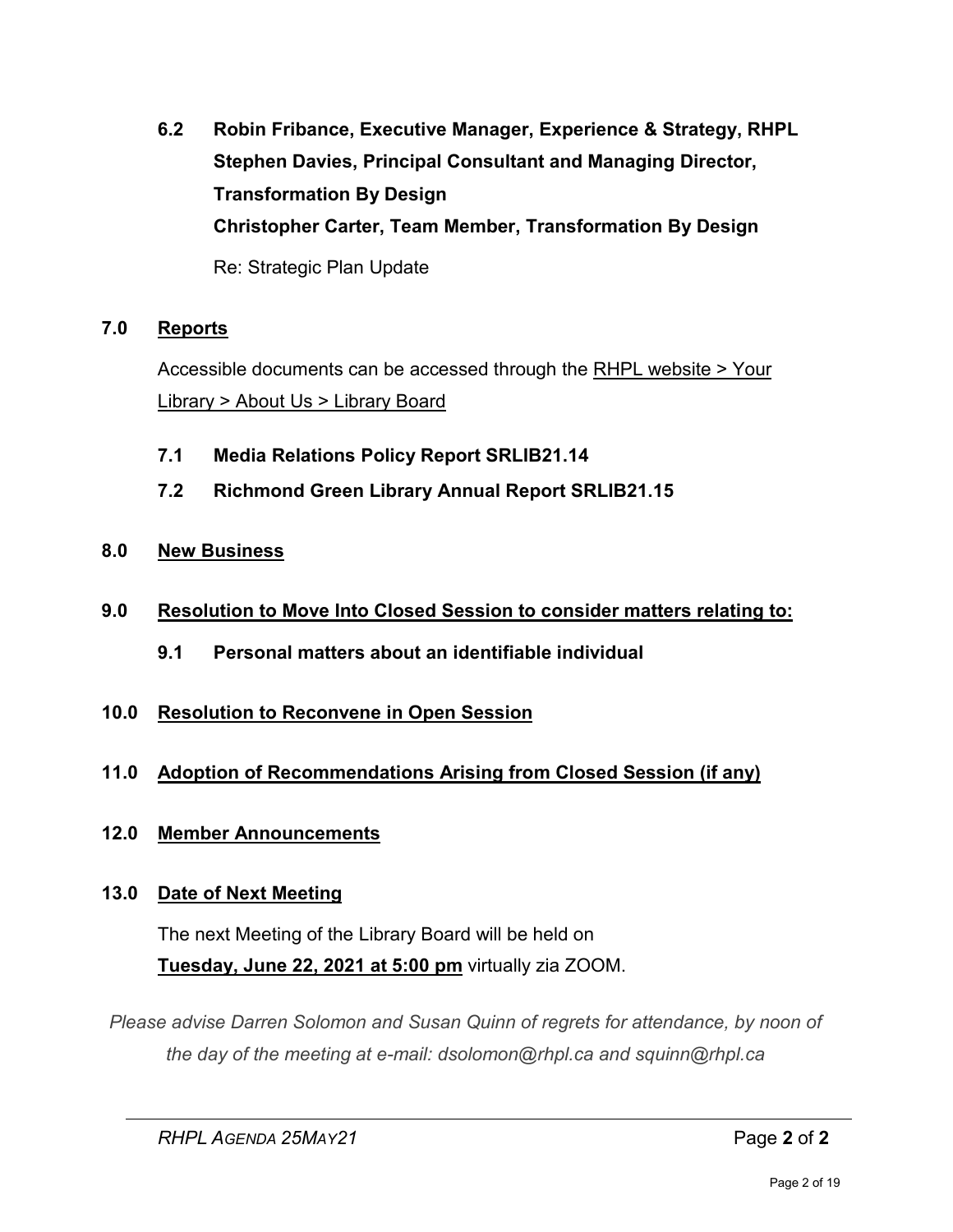**Agenda Item 5.1** 



# The Richmond Hill Public Library Board Tuesday, April 27, 2021

# **MINUTES**

The Richmond Hill Public Library Board held its scheduled meeting on Tuesday, April 27, 2021 virtually using video-teleconferencing technology.

| Present: | Councillor Greg Beros, Chair                          |
|----------|-------------------------------------------------------|
|          | <b>Stephen Chait</b>                                  |
|          | <b>Frank DiPede</b>                                   |
|          | Regional and Local Councillor Joe DiPaola             |
|          | <b>Bram Kivenko</b>                                   |
|          | <b>Councillor Tom Muench</b>                          |
|          | <b>Regional and Local Councillor Carmine Perrelli</b> |
|          | Mahnaz Shahbazi                                       |
|          | Rona Wang                                             |
|          |                                                       |
|          |                                                       |

**Staff:** Darren Solomon, Chief Executive Officer Catherine Charles, Director, Collections and Program Development Yunmi Hwang, Director, Branch Services Robin Fribance, Executive Manager, Experience & Strategy John Lanthier, CRH Manager, Media & Brand Partnerships Michelle Splitter, Manager, Collections Karen Wales, Manager, Customer Services Susan Quinn, Executive Administration Coordinator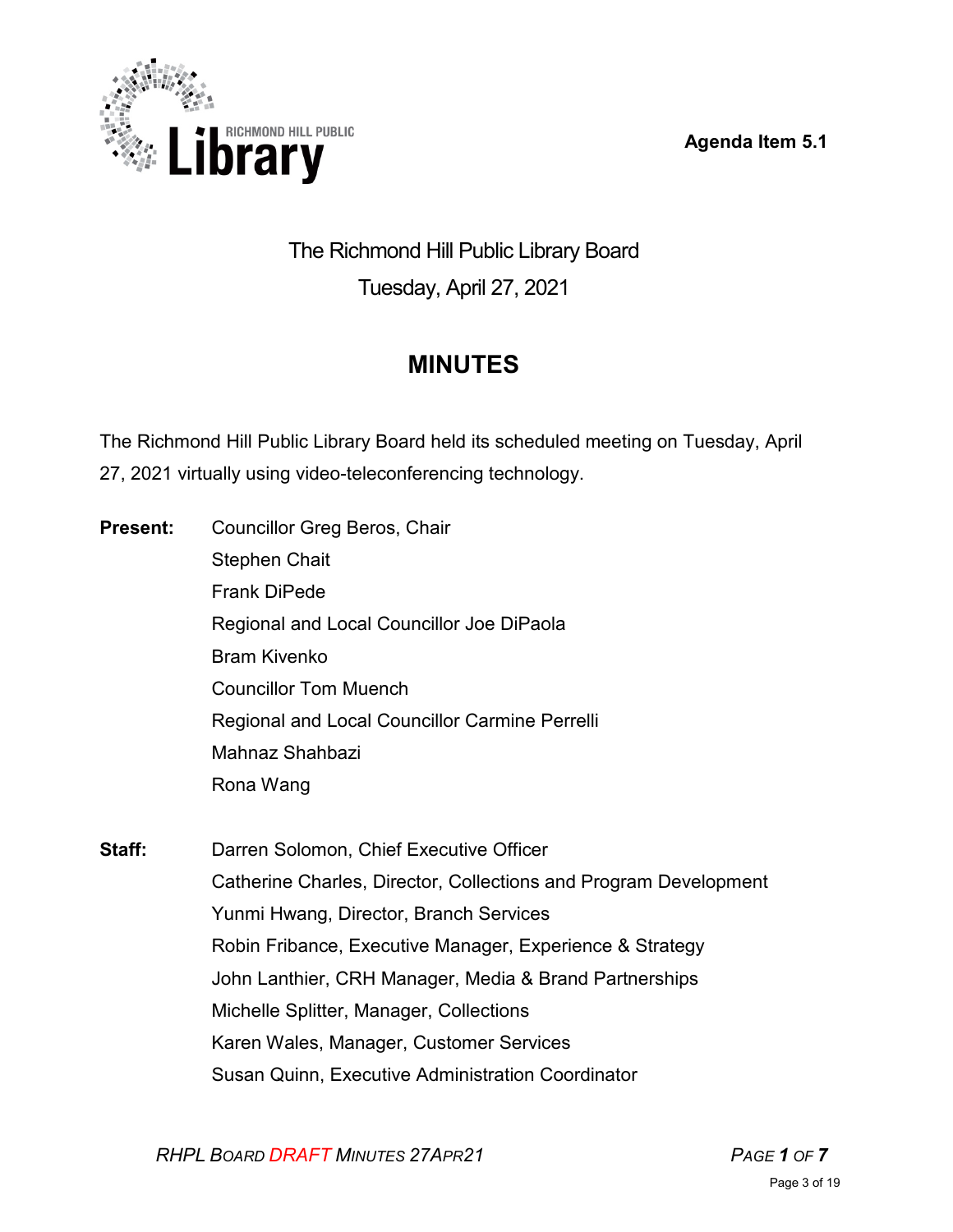#### **1.0 Call to Order**

The Chair called the meeting to order at 5:03 p.m.

#### **2.0 Regrets**

None

#### **3.0 Adoption of Agenda**

**Motion:** 

21:22

#### **Moved By:**

Councillor T. Muench

#### **Seconded by:**

Regional and Local Councillor J. DiPaola

**THAT** the Agenda of April 27, 2021 be adopted.

### **CARRIED UNANIMOUSLY**

## **4.0 Disclosure of Pecuniary Interest and the General Nature Thereof**

There were no disclosures of pecuniary interest.

#### **5.0 Minutes**

#### **5.1 Library Board Minutes – February 23, 2021**

#### **Motion:**

21:23

#### **Moved By:**

F. DiPede

#### **Seconded by:**

B. Kivenko

*RHPL BOARD DRAFT MINUTES 27APR21 PAGE 2 OF 7*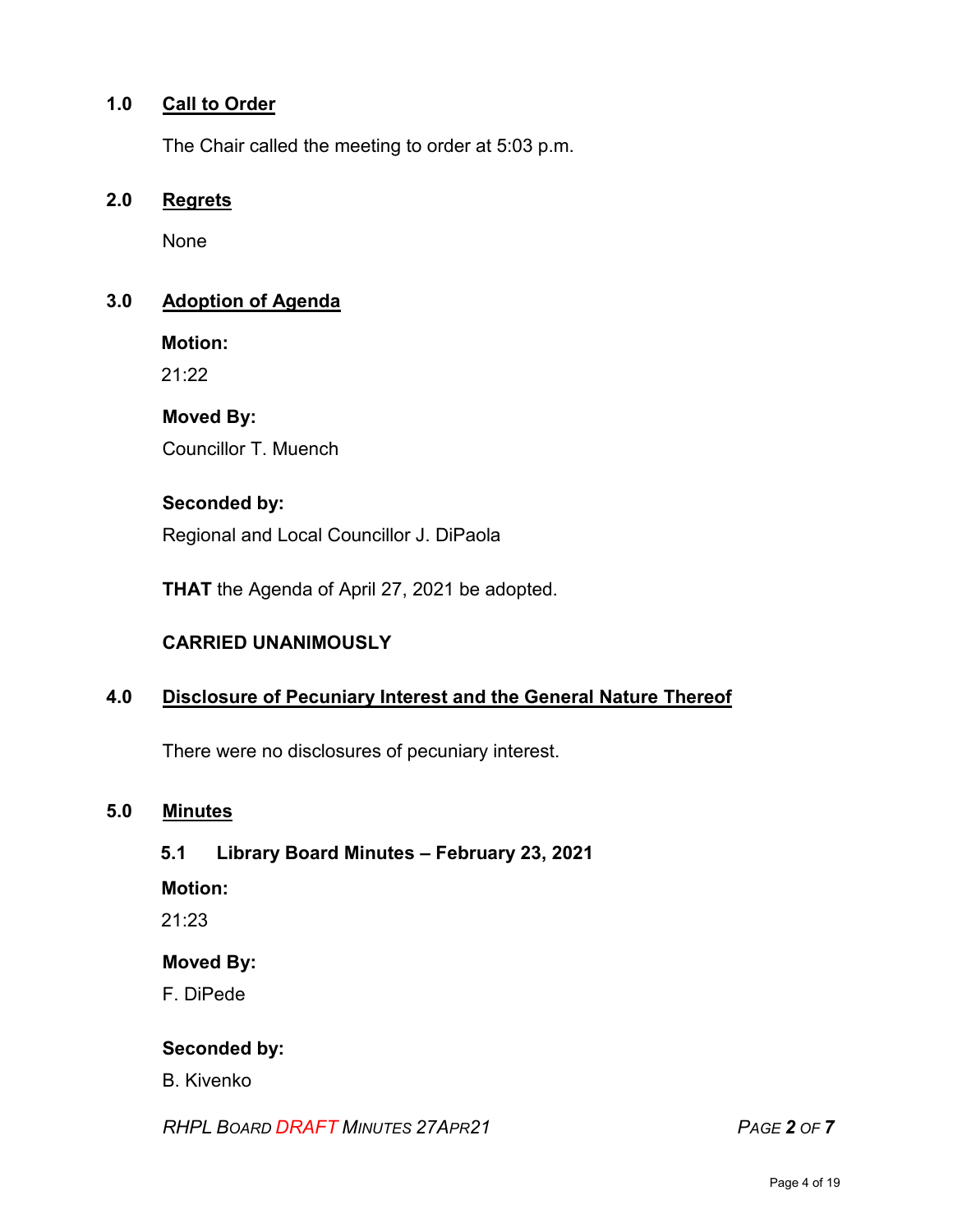### **THAT** the Minutes of February 23, 2021 be adopted

## **CARRIED UNANIMOUSLY**

#### **6.0 Presentations**

### **6.1 Robin Fribance, Executive Manager, Experience & Strategy**

Re: Community News: COVID-19 Commemorative Afghan installed at Richvale Library and Strategic Plan Update

**Motion:** 

 $21:24$ 

#### **Moved by:**

R. Wang

#### **Seconded by:**

Regional and Local Councillor C. Perrelli

**THAT** the presentation on the Strategic Plan Update be received for information.

### **CARRIED UNANIMOUSLY**

#### **7.0 Reports**

Accessible documents can be accessed through the [RHPL website > Your](https://www.rhpl.ca/your-library/about-us/library-board)  Library [> About Us > Library](https://www.rhpl.ca/your-library/about-us/library-board) Board

On a motion moved by S. Chait, seconded by F. DiPede the Board consented to adopt all of the staff recommendations in items 7.1, 7.2 and 7.4 without further discussion or motions. Item 7.3 was reviewed and discussed.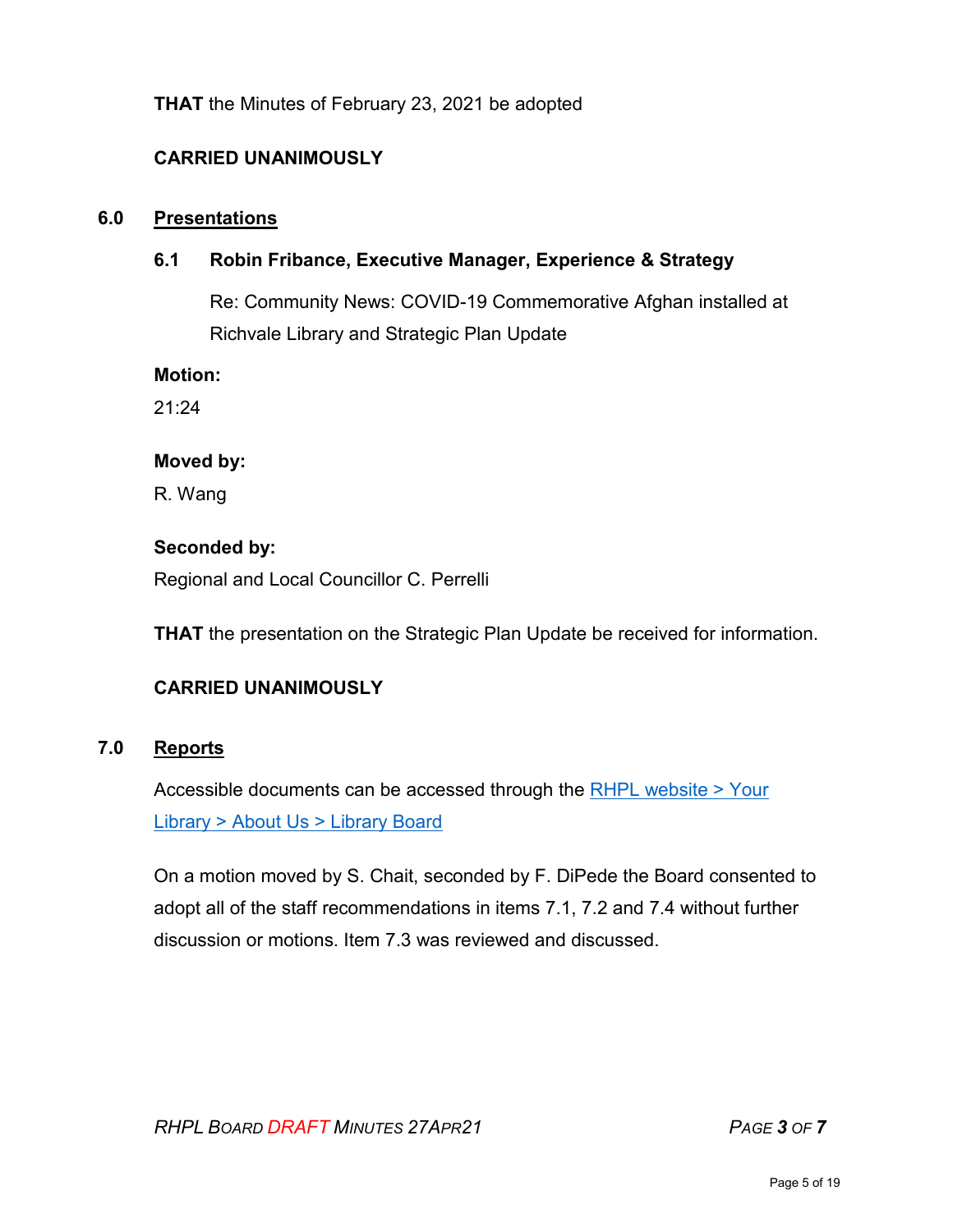# **7.1 Customer Privacy Policy Update Report SRLIB21.05 (referred from January 2021 meeting)**

#### **Motion:**

 $21:25$ 

#### **Moved by:**

S. Chait

#### **Seconded by:**

F. DiPede

**THAT** the Library Board approve the suggested changes to the *Customer Privacy Policy*.

### **CARRIED UNANIMOUSLY**

### **7.2 2020 Financial Close Report SRLIB21.11**

#### **Motion:**

21:26

### **Moved by:**

S. Chait

### **Seconded by:**

F. DiPede

**THAT** the Library Board approve the transfer of \$5,806.24 from the Donation and Bequest Reserve Fund to the 2020 Operating Budget; and

Approve the transfer of the 2020 projected year-end surplus of \$569,513 to the Library Special Purpose Reserve, as per SRLIB20.20, previously approved (Motion 20:54 September 2020).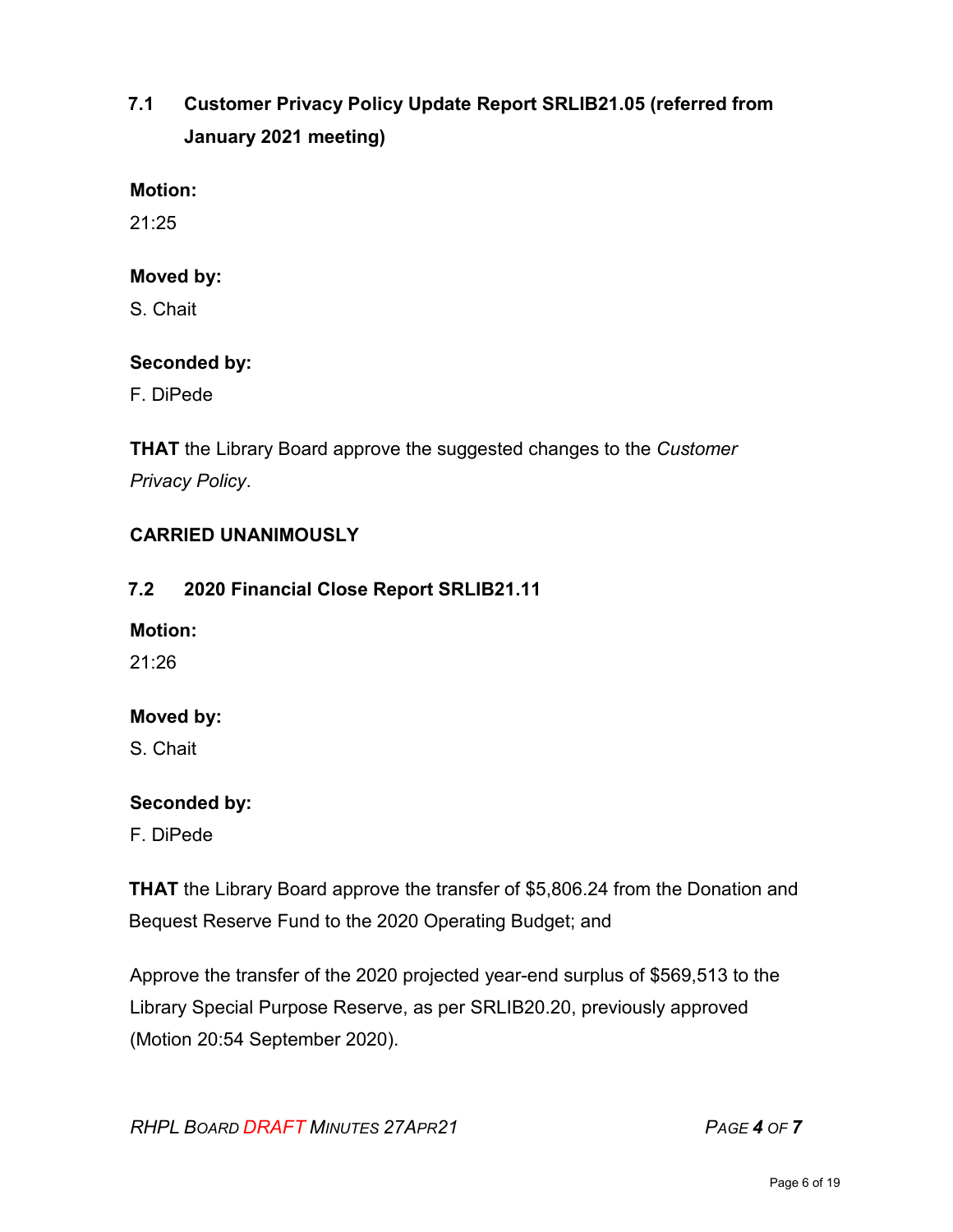### **CARRIED UNANIMOUSLY**

## **7.3 Naming Rights Policy Report SRLIB21.12**

### **Motion:**

21:27

#### **Moved by:**

B. Kivenko

#### **Seconded by:**

S. Chait

**THAT** the Library Board approve the Richmond Hill Public Library Naming Rights Policy, as amended to include the provision that Naming Rights Agreements should contain language that allows early termination by the library without penalty in cases of reputational harm.

### **CARRIED UNANIMOUSLY**

### **7.4 Collection Development Policy Update Report SRLIB21.13**

**Motion:** 

21:28

### **Moved by:**

S. Chait

### **Seconded by:**

F. DiPede

**THAT** the Library Board approve the Collection Development Policy as amended.

### **CARRIED UNANIMOUSLY**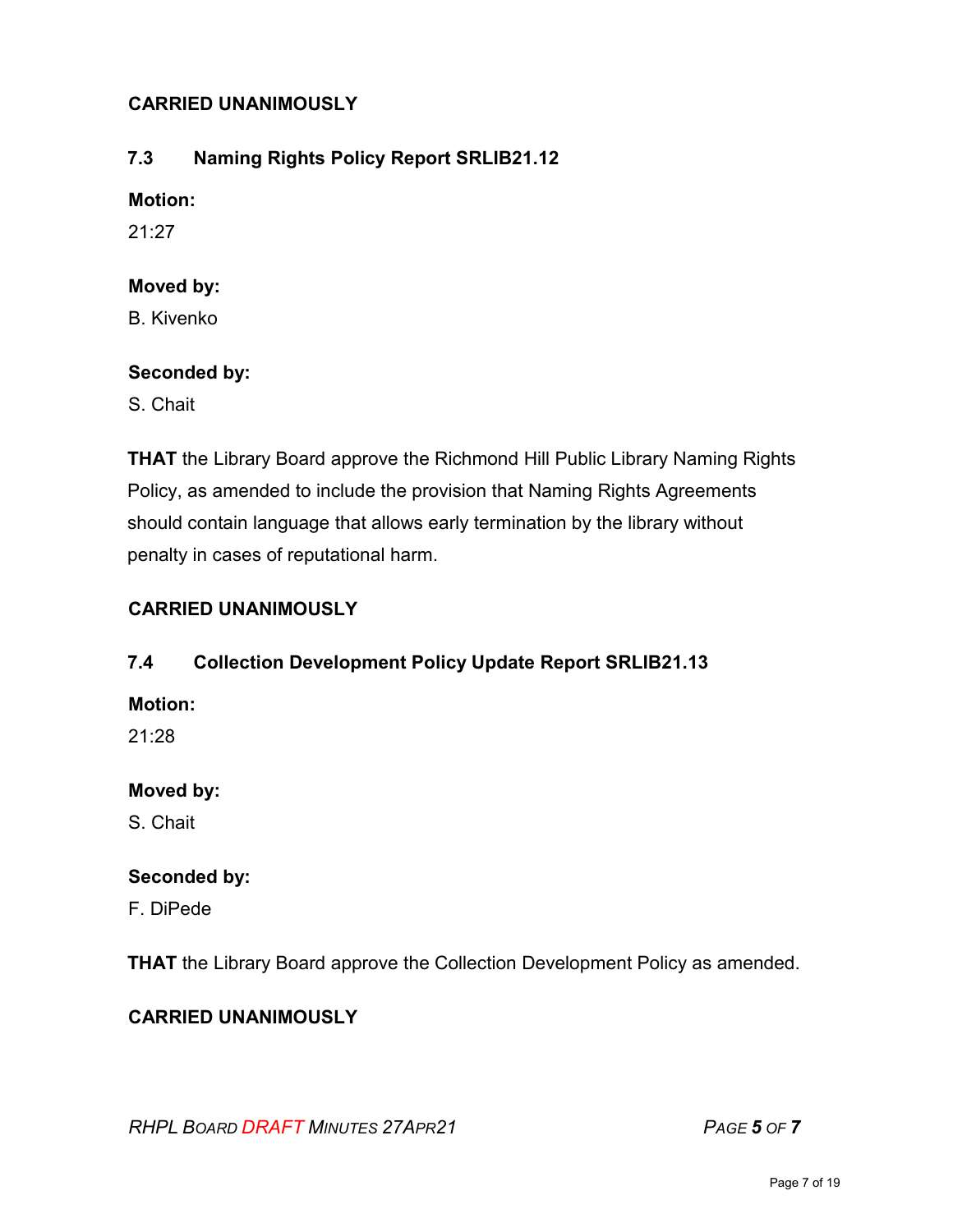#### **8.0 New Business**

# 8.1 **Member Motion – Board Chair G. Beros – OLS General Assembly** Representative appointment

#### **Motion:**

21:29

# **Moved by:**

Councillor T. Muench

# **Seconded by:**

M. Shahbazi

**THAT** the Richmond Hill Public Library Board appoints Stephen Chait as its representative to the OLS Assembly.

# **CARRIED UNANIMOUSLY**

### **9.0 Member Announcements**

None

### **10.0 Date of Next Meeting**

The next Regular Meeting of the Library Board will be held on: **Tuesday, May 25, 2021** virtually using video-teleconferencing technology**.** 

### **11.0 Adjournment**

### **Motion:**

21:30

### **Moved By:**

Regional and Local Councillor C. Perrelli

*RHPL BOARD DRAFT MINUTES 27APR21 PAGE 6 OF 7*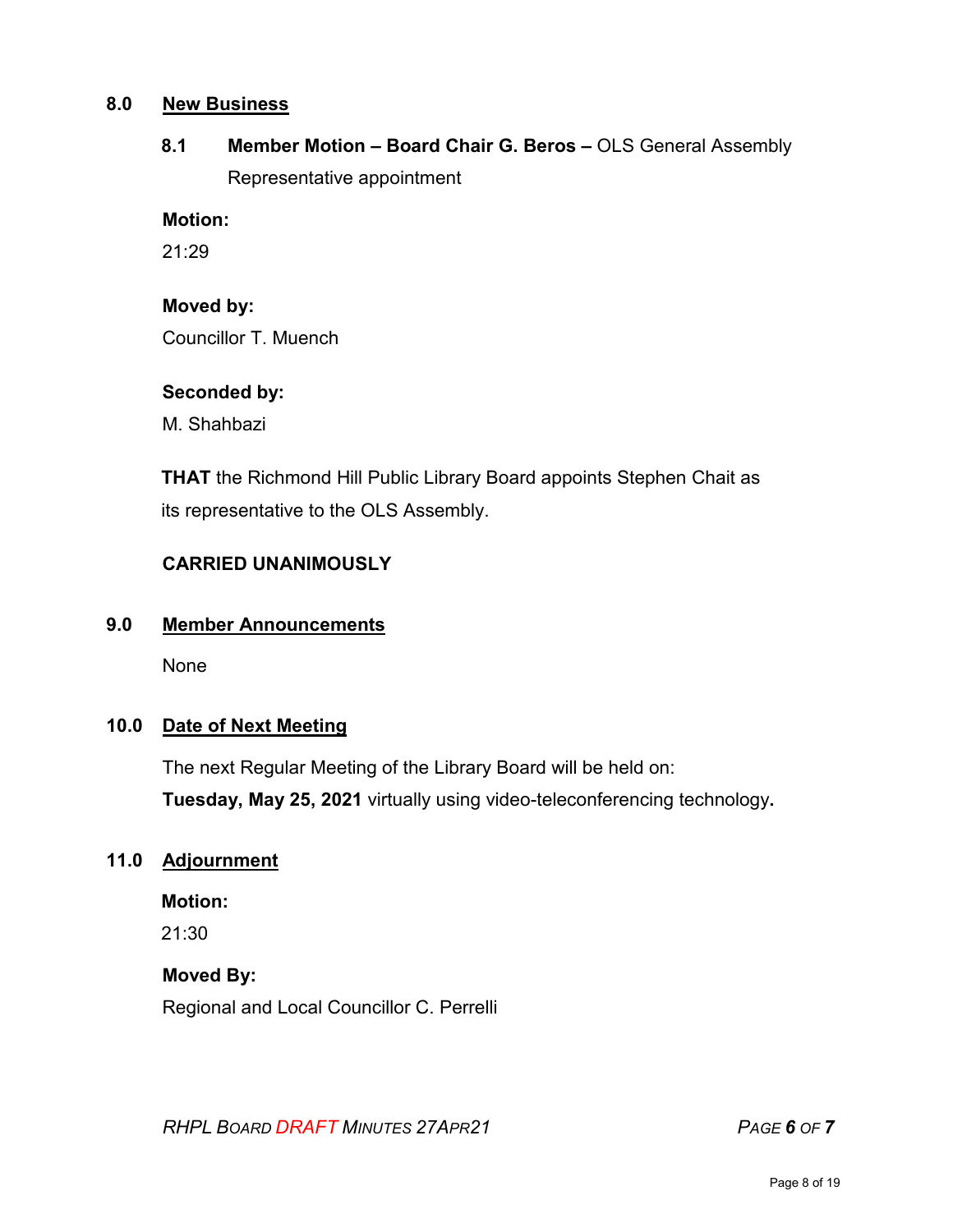#### **Seconded by:**

R. Wang

**THAT** the meeting be adjourned at 5:28 p.m.

#### **CARRIED UNANIMOUSLY**

Respectfully submitted,

"Signed version on file in the Administration Offices"

Councillor Greg Beros **Darren Solomon** 

Chair Chair Chief Executive Officer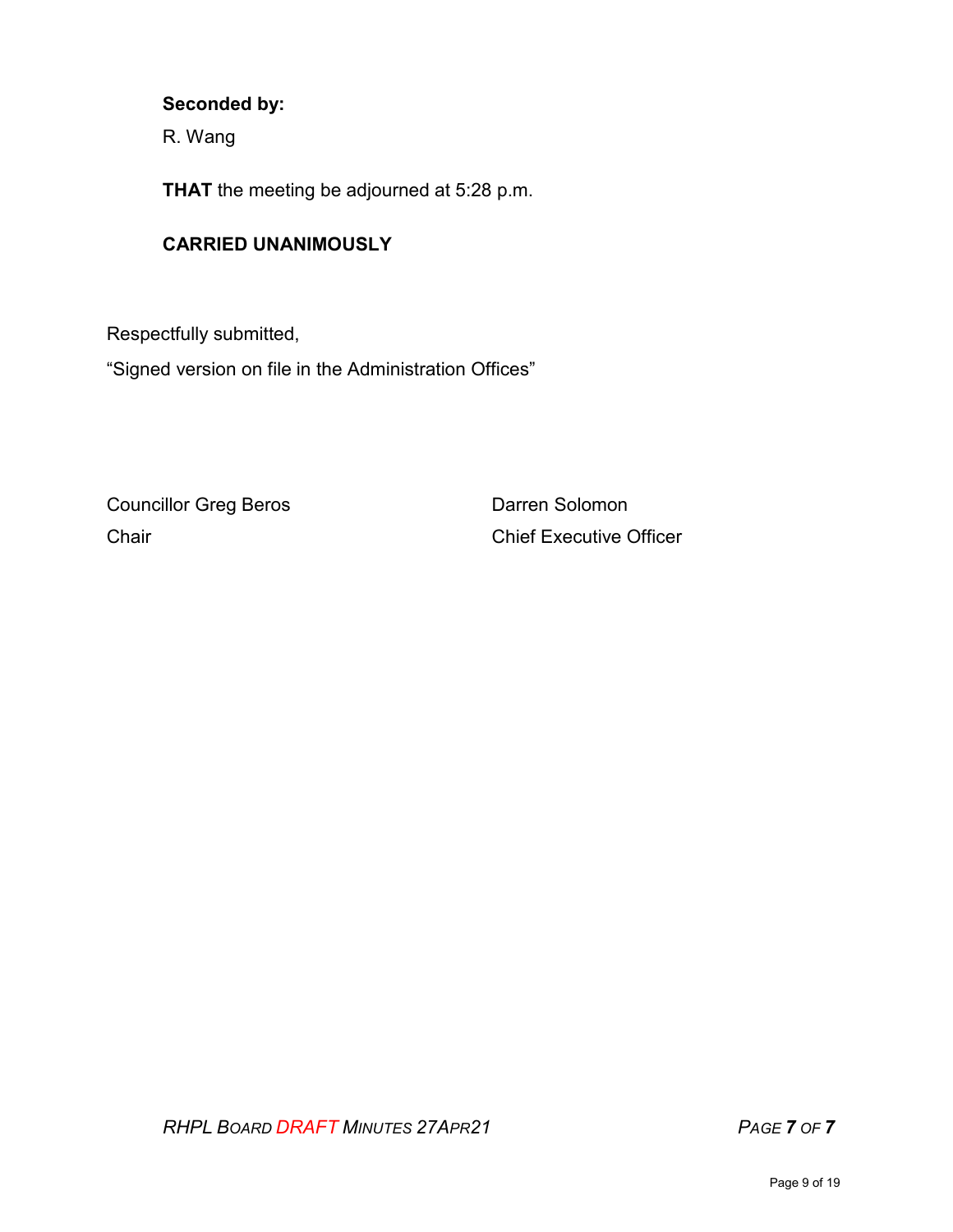

**Report Subject**: Media Relations Policy Report **Report For**: Approval **Meeting Date**: May 25, 2021 **Staff Report #**: SRLIB21.14 **To**: Richmond Hill Public Library Board **From**: Annesha Hutchinson, Communications Manager

# **SUMMARY**

As Richmond Hill Public Library continues to forge a stronger working relationship with the City of Richmond Hill, and in the spirit of the MOU between the Library and the City, we have been aligning our policies and procedures with the City's practices where feasible. One of these areas is media relations, where RHPL currently does not have a policy.

As with any organization, building strong relationships with media professionals is an essential part of RHPL's communications strategy. Media activities help us inform the public of library programs and services, contributes to the perception and reputation of the library, and supports building important connections between our residents and our staff.

This Policy establishes the guidelines and directions with regards to media relations, including roles and responsibilities, spokespersons, and key principles.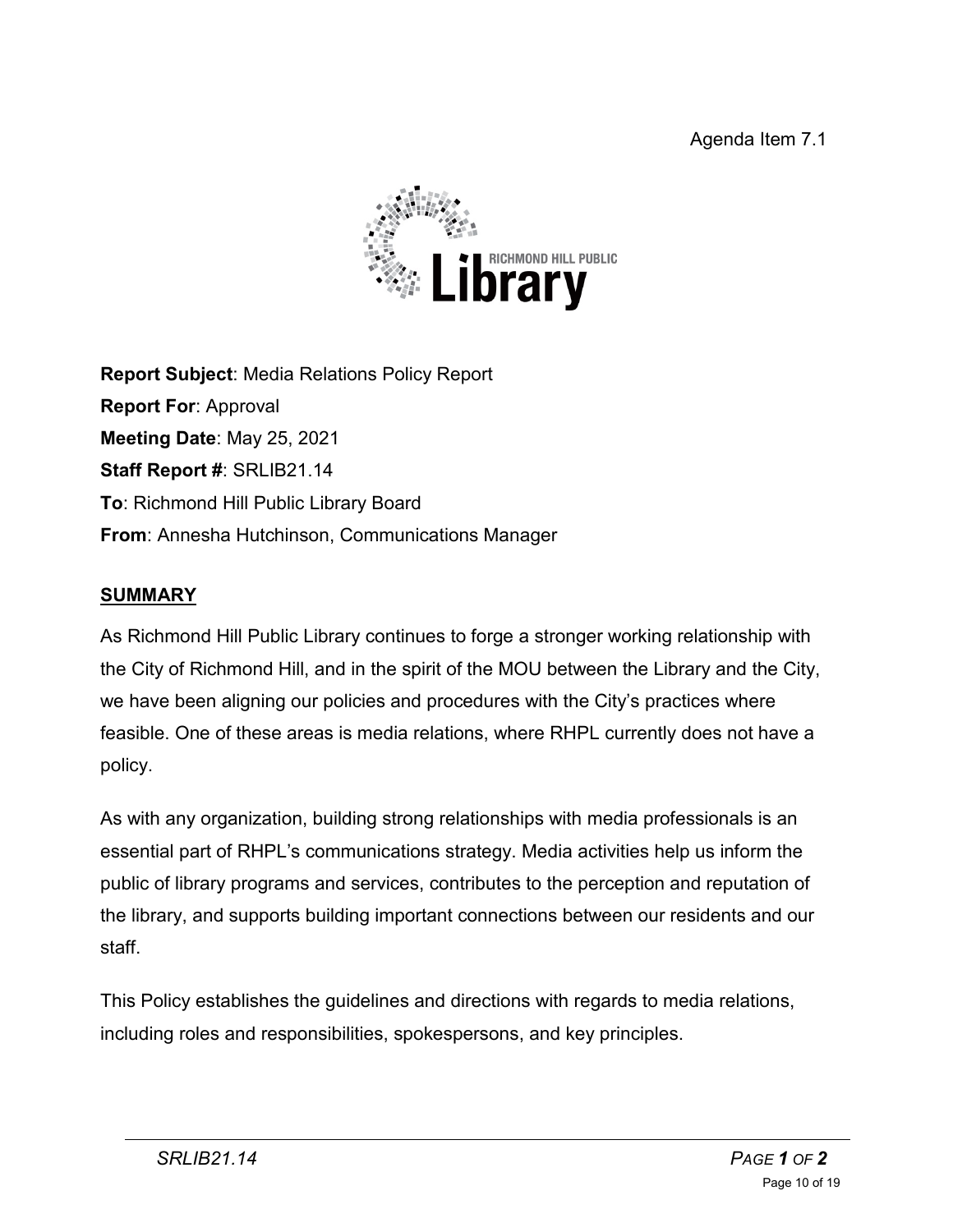# **RECOMMENDATION**

That the Richmond Hill Public Library Board:

1. Approve the *Media Relations Policy.*

# **RATIONALE**

This policy aligns with the City of Richmond Hill's Media Relations Policy and has been adjusted to meet the Library's operational needs. It acknowledges current practices the Library already maintains when working with media and covers the following topics:

# **Responsibilities**

All media inquiries received by staff, volunteers or Board members must be sent to the Communications department. The Communications department will use their expertise to determine the best course of action for contacting media and will lead the creation and dissemination of documents provided to media.

### **Role of Communications and Staff**

Media relations falls within the Library's broader Communications strategy, and all media inquiries need to be managed centrally through the Communications department. Only designated staff and volunteers may speak to media on behalf of the Library.

### **Media Spokespersons**

The CEO and Board Chair are the primary spokespeople of the Library. Recognizing the importance of diverse voices and creating community connections, the CEO and Communications Manager may collaboratively choose to delegate speaking privileges to another individual. Designated spokespeople will work under the direction of the Communications department in response to media inquiries. If needed, communications staff will arrange for media training of primary spokespeople.

### **ATTACHMENTS**

1.0 Draft *Media Relations Policy*, dated May 25, 2021.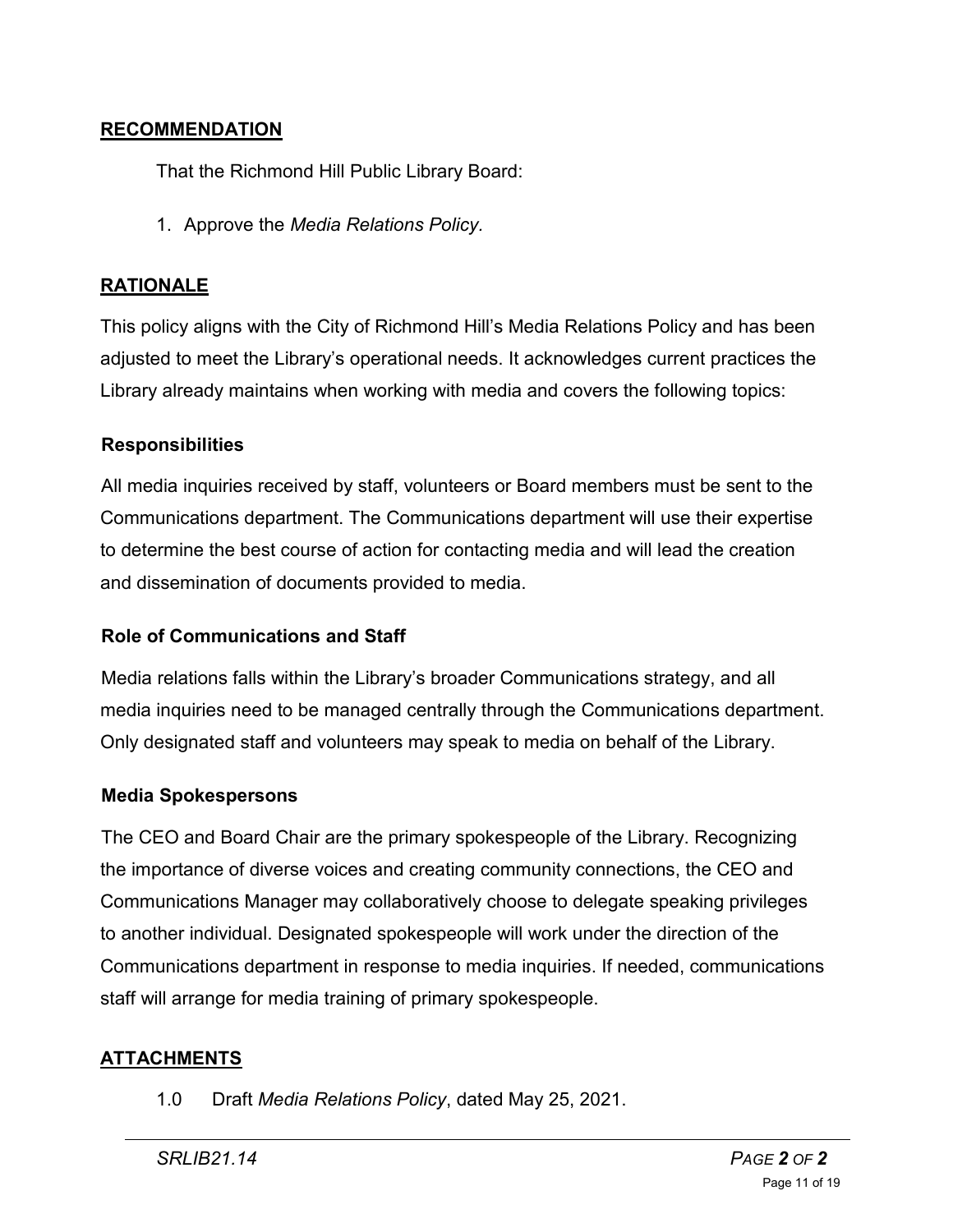

Richmond Hill Public Library Board

# **MEDIA RELATIONS POLICY**

# **1. PURPOSE**

Richmond Hill Public Library endorses partnerships with media outlets and freelance content developers as a means to share information about Library programs and services. This policy provides guidelines on how to build positive relationships and communicate with media professionals. It outlines protocols for reaching out to media and defines the role that designated spokespersons play in cultivating positive stories that align with the Library's strategic goals and exemplify the Library's mission, vision and values.

In this policy, "media" will consist of persons or organizations who create and publish content such as blog posts, social media content, photos, videos and news articles. The media provider should have access to reach audiences relevant to the Library's goals. Collaborations with media can be paid (sponsorships/partnerships that result in the creation of content promoting the Library) or organic (editorial and news reporting by journalists or bloggers). This policy focuses on organic media opportunities that are initiated by media or the Library's Communications department. A "spokesperson" is an individual who, based on the conditions outlined in this policy, has been given the authority to speak to media on behalf of the Library.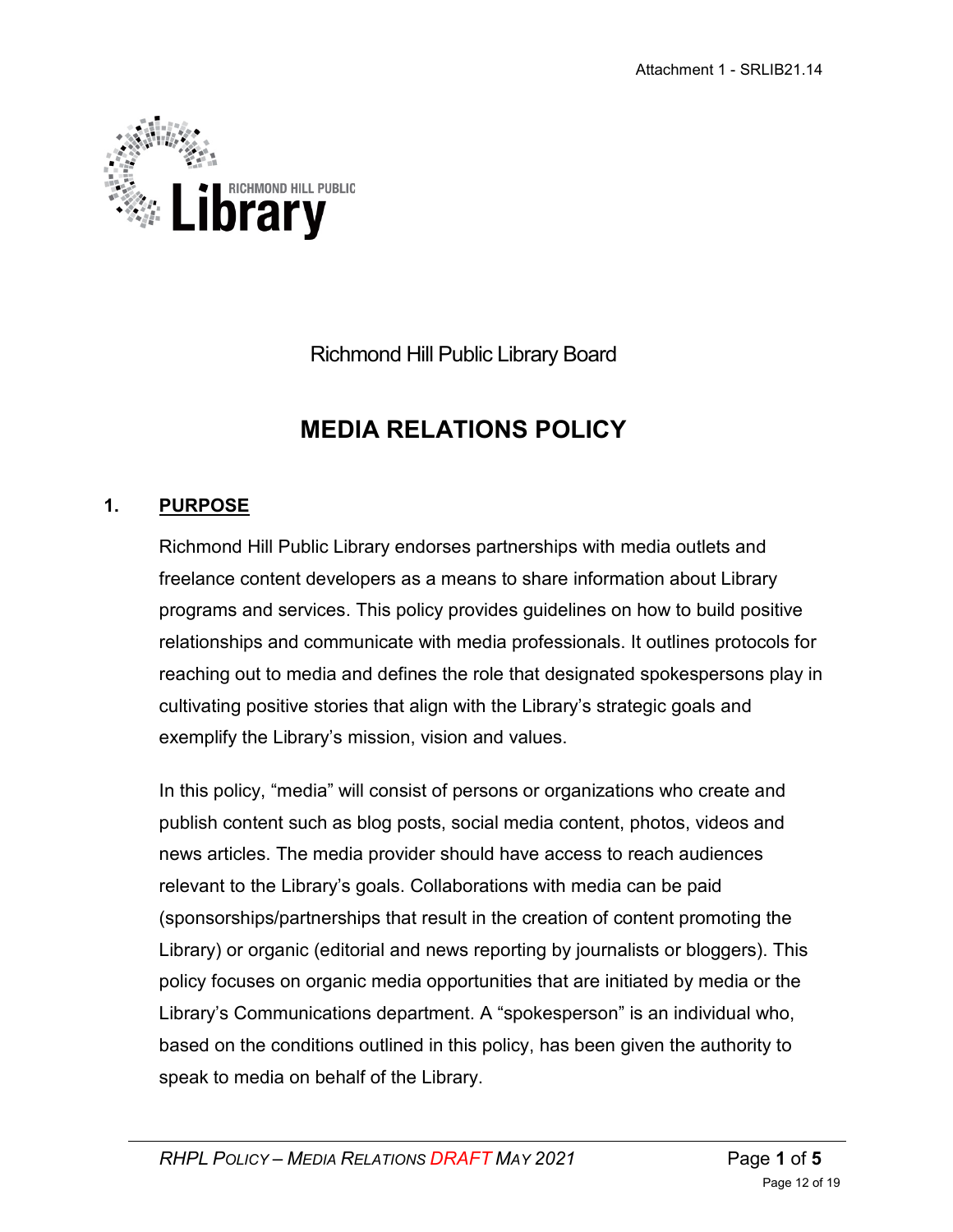# **2. SCOPE**

The *Media Relations Policy* applies to all Library staff, volunteers, Board members, and anyone retained to work with the Library, such as contractors, consultants or subject matter experts. This policy is meant to guide this group on how to interact with media.

# **3. RESPONSIBILITIES**

Media relations falls within the Library's broader Communications strategy, and all media inquiries need to be managed centrally through the Communications department. The Communications department should be the first point of contact for media inquiries, including photo and video requests (see *Photography and Video Policy*). In the event that media reach out to staff, volunteers or a Board member for comment on a library service or issue, any and all media inquiries should be directed to the Communications team. They will be responsible for leading the coordination of responses.

The Communications department will use their expertise to determine the best course of action for contacting media and will lead the creation and dissemination of documents provided to media. The responsibility to speak on behalf of the Library will be assigned to the Library CEO and/or the Library Board Chair, as outlined in Section 5. In all interactions with the media, spokespeople are subject to all Library policies.

# **4. POLICY PRINCIPLES AND PRACTICES**

The following key principles form the basis of the Library's *Media Relations Policy* and align with the principles in the City of Richmond Hill's Media Relations Policy [GA-20, last revised 2019]:

• We value openness and transparency when interacting with media, and we are committed to providing information that is timely, concise, relevant and accessible.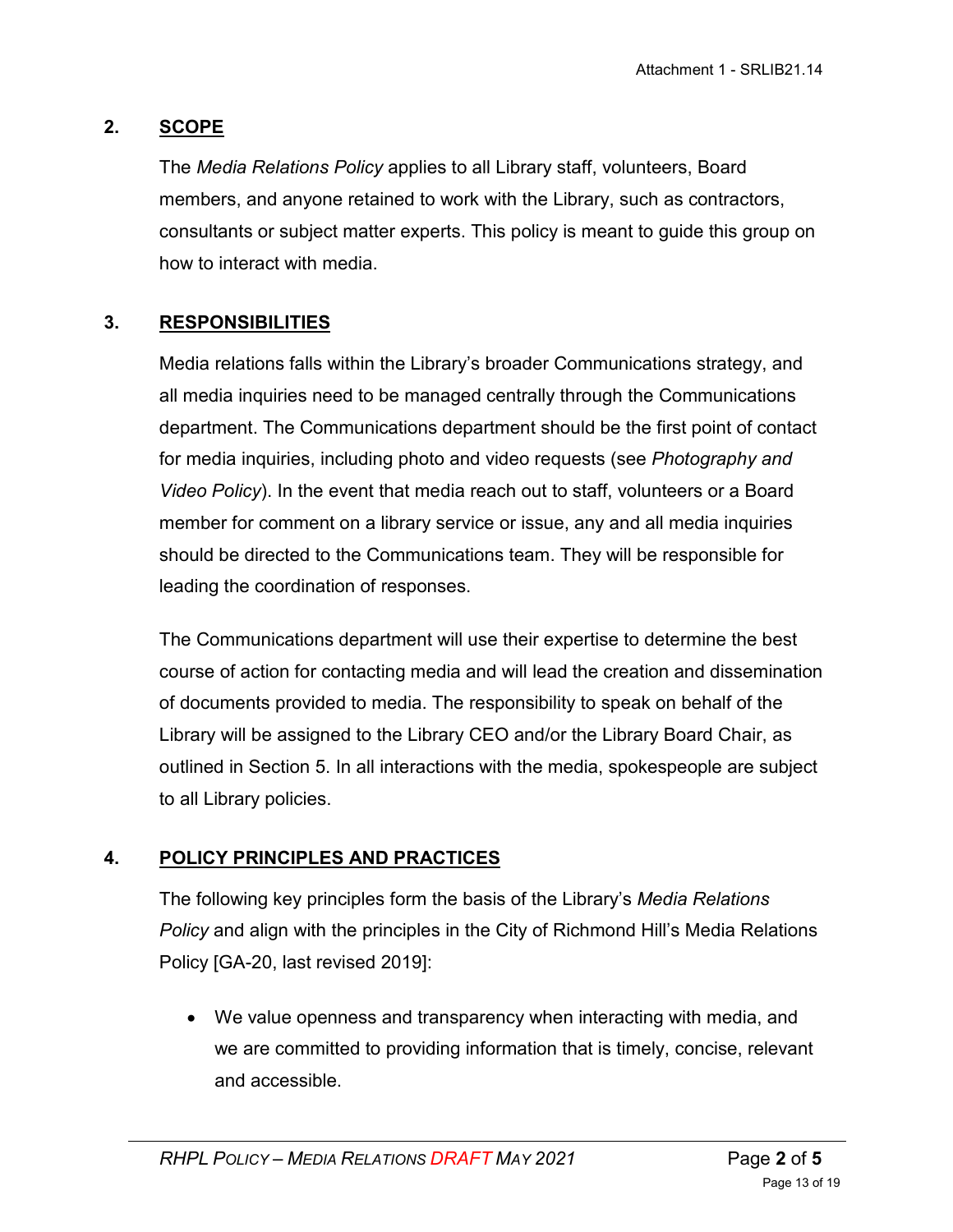- We will work to provide information that is comprehensive and accurate.
- Positive relationships with media are vital to enhancing community awareness about, and participation in, the Library's services and initiatives. The Library also believes that media coverage creates important opportunities for personal community connections with Library staff.

# **5. MEDIA SPOKESPERSONS**

Depending on the nature of the information requested, the Communications department will seek input from the CEO or designate to make arrangements for media to speak to an appropriate and relevant spokesperson. One or more persons will be given authority to speak to media on behalf of the Library based on the following criteria, which have been leveraged and adapted from the City of Richmond Hill's Media Relations Policy [GA-20, last revised 2019]:

- The Board Chair of the Library's role is to speak in relation to overarching Board decisions, including but not limited to, governance, leadership changes, vision and budget approvals.
- The CEO's role is to speak on Library operational and strategic issues. This includes, but is not limited to, the development and launch of programs, strategy and goals, and services and initiatives that impact the day-to-day experience of library customers.
- The Chief Executive Officer and the Library Board Chair share the role of primary spokespeople for the Library. Both roles offer expertise in various areas of leadership in relation to the Library, and media opportunities may require both or either individual to provide commentary to media.
- Recognizing the importance of diverse voices and creating community connections, the CEO and Communications Manager may collaboratively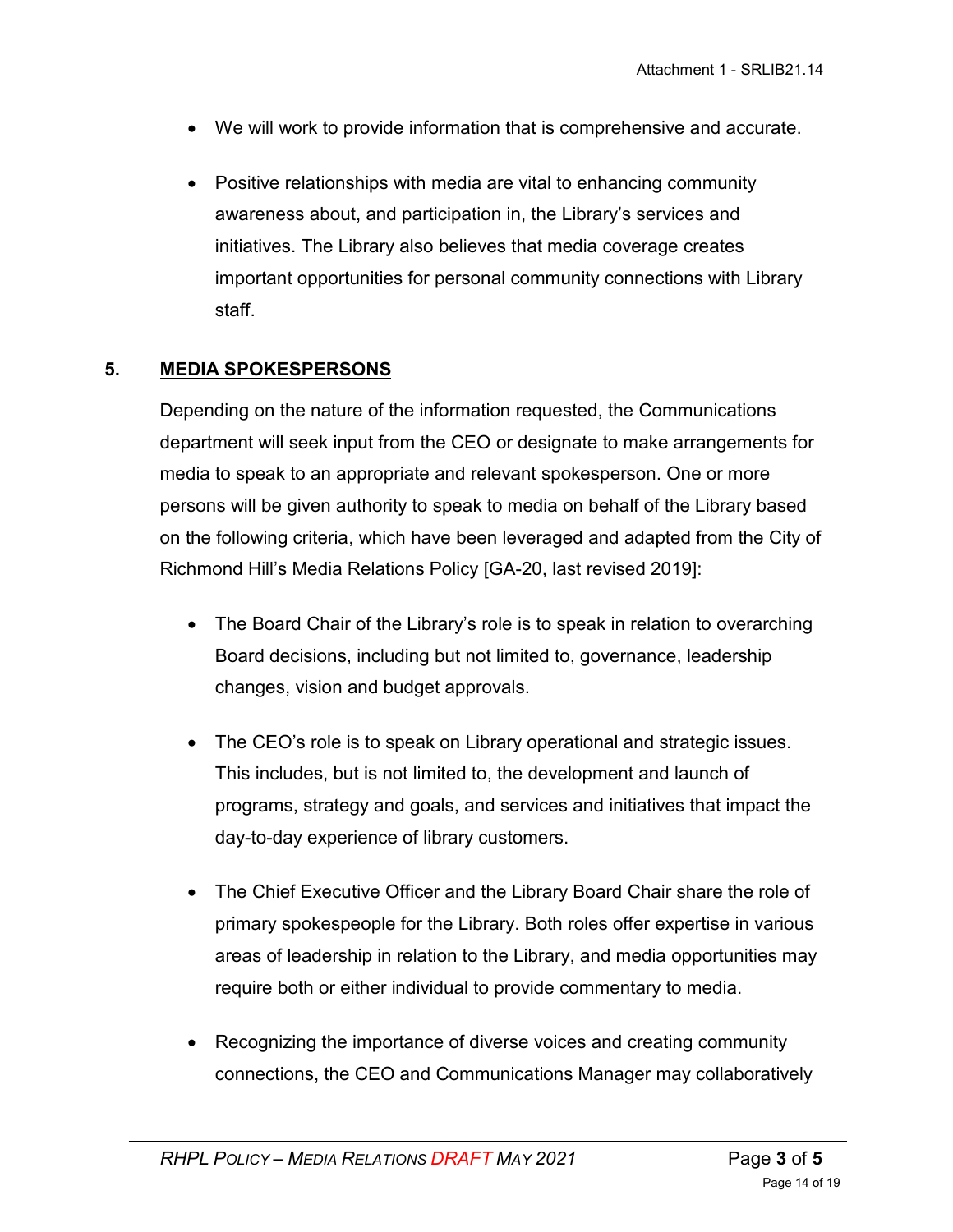choose to delegate speaking privileges to another individual. Any level of staff may be designated as a spokesperson, should they be willing, and depending on topical relevance or expertise.

• It is not the Library's role to speak on behalf of the City. Issues related to City services and resources will require an additional spokesperson to be designated by the City's Communications Services department.

#### **6. MEDIA RELATIONS TRAINING**

The City's Communications Services department works with the Library's Communications Manager to arrange media training for the primary spokespeople of the Library, if needed. The purpose of the training is to assist spokespeople in communicating information about the Library's activities and services to the public in an effective and professional manner.

Prior to speaking to media, the Library's Communications department will work with the selected spokesperson to prepare speaking notes.

#### **7. NON COMPLIANCE WITH POLICY**

Any employee, volunteer or Board member who is found to have contravened the provisions of the *Media Relations Policy* will be subject to disciplinary action, up to and including dismissal.

### **8. RELATED POLICIES**

- 8.1 *Filming and Photography Policy (2018)*
- 8.2 *Code of Conduct Personnel Policy (2018)*
- 8.3 *Customer Privacy Policy (2021)*
- 8.4 *Social Media Policy (2020)*

*Enriching Your Connections, Choices and Community*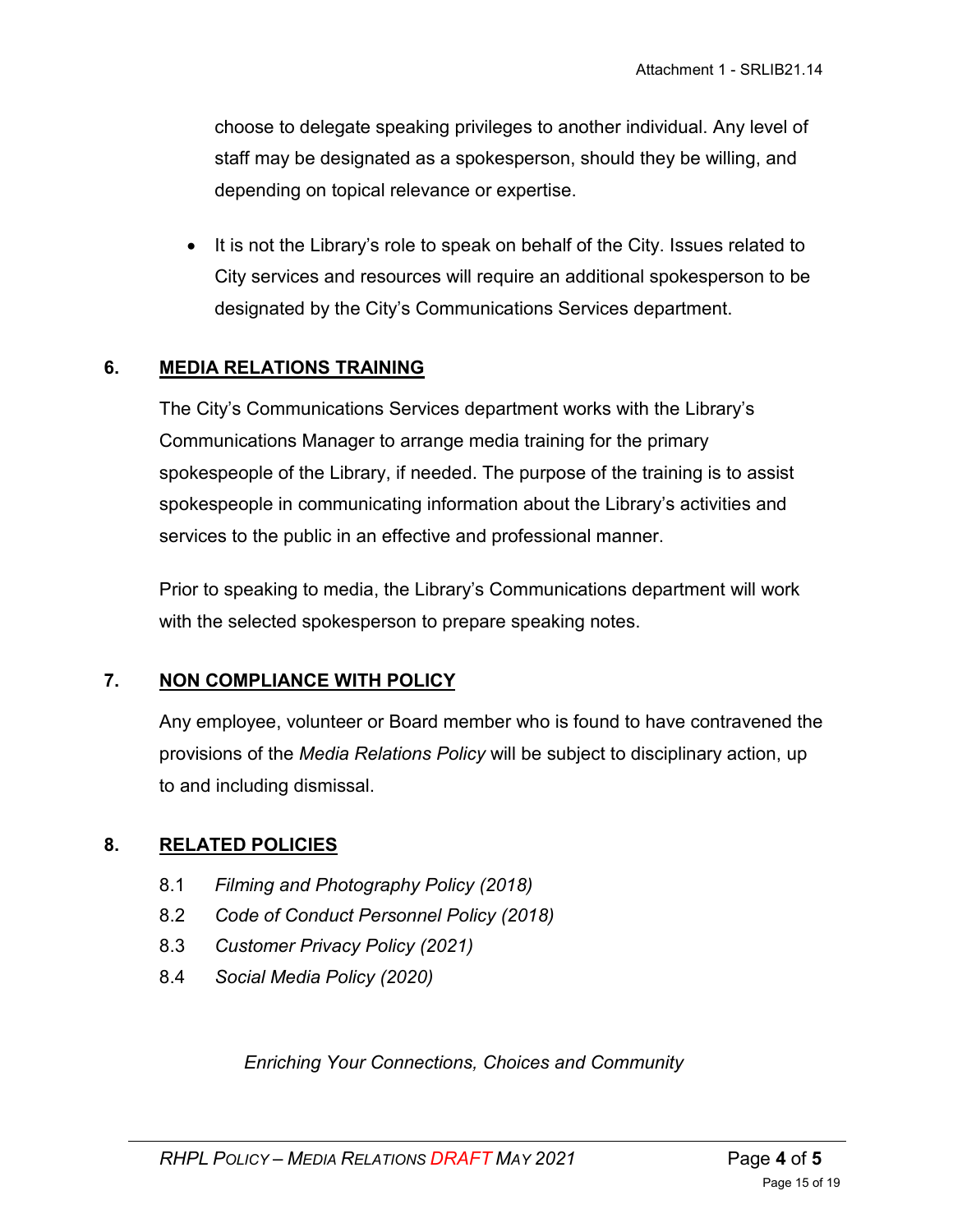| <b>Motion #:</b>       | $21$ $XX$    |
|------------------------|--------------|
| <b>Approval Date:</b>  | May 25, 2021 |
| Date of Last Revision: | N/A          |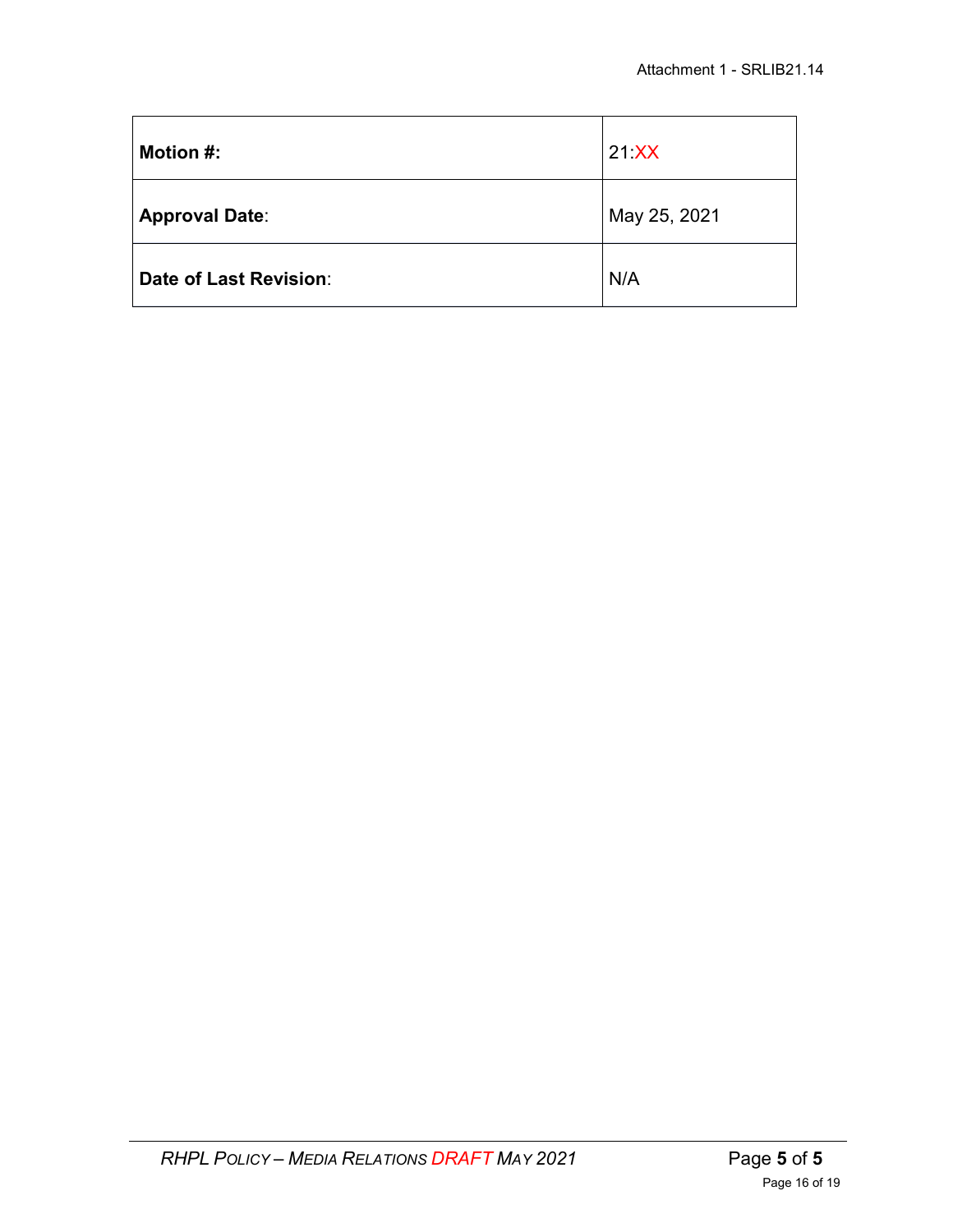

**Report Subject**: Richmond Green Library Annual Report 2020 **Report For**: Information **Meeting Date**: May 25, 2021 **Staff Report #**: SRLIB21.15 **To**: Richmond Hill Public Library Board **From**: Len Wong, Manager, Richmond Green Library

# **SUMMARY**

The Richmond Green Library (RG) is a joint use facility which serves the local neighbourhood as a community branch library of the Richmond Hill Public Library, and also provides library service to the Richmond Green Secondary School (RGSS) under a Library Services Agreement with the York Region District School Board (YRDSB). Each year, staff report to the Board on key RG library activities.

Library services to RGSS in 2020 could be categorized into the pre-pandemic period and the pandemic period. The former was from January to March 13, and the latter was from March 16 to June and September to December.

From January to mid-March 2020, normal library service was provided to RGSS. The library was closed for physical visits after March 13 and RGSS was also switched to virtual learning for the remainder of the school term due to the pandemic. During this time period, library support to RGSS was available through online services.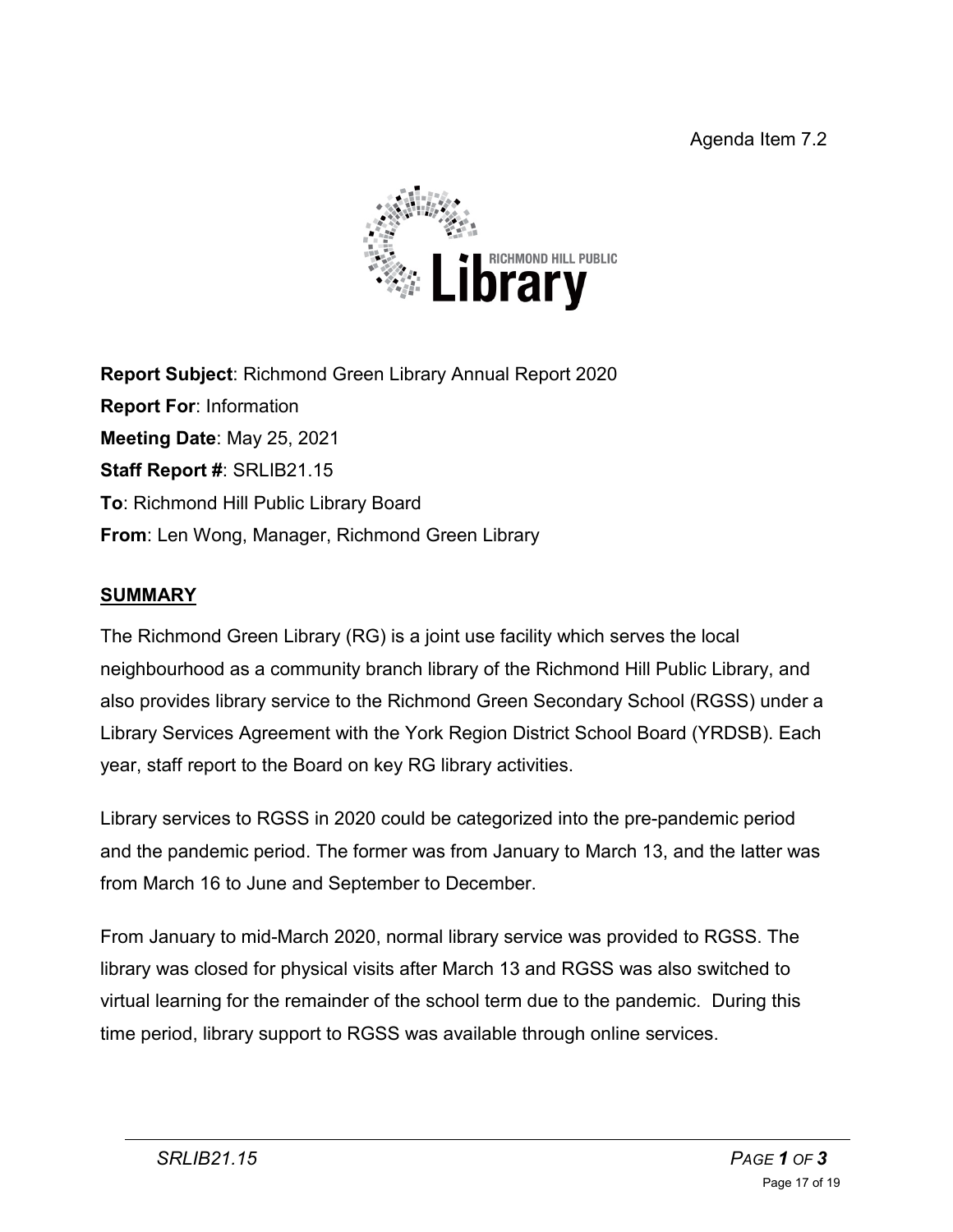From September to December 2020, in person library support was available to RGSS teachers only. Virtual access to library services and electronic resources were available to both in person learning and virtual learning students. This arrangement was in compliance with YRDSB's health and safety procedure under the adaptive learning model in the pandemic.

# **RECOMMENDATION**

That the Richmond Hill Public Library Board:

1. Receive the Richmond Green Library Annual Report 2020.

# **RATIONALE**

Highlights of library services to RGSS from January to June, 2020:

- Issued library cards to RGSS students and teachers with full borrowing privileges to all printed and electronic library resources.
- Provided in class instructions to students on research skill development, online information search skills, and citation instruction.
- Offered reference service for class visits to the library.
- Collaborated with teachers in collection development to ensure proper curriculum support materials for RGSS.
- Reached out proactively to the teaching faculty with digital resources on online teaching and online learning from Lynda.com to support RGSS's virtual learning agenda from March to June.

Highlights of library services to RGSS from September to December, 2020:

- Provided virtual library orientation to all Grade 9 in-person learning students in both Cohort A and Cohort B through YouTube presentations.
- Offered refresher library instruction to Grade 10 through Grade 12 in-person learning students in both Cohort A and Cohort B through YouTube presentations.
- Delivered in-class library instruction to in-person learning ESL classes.